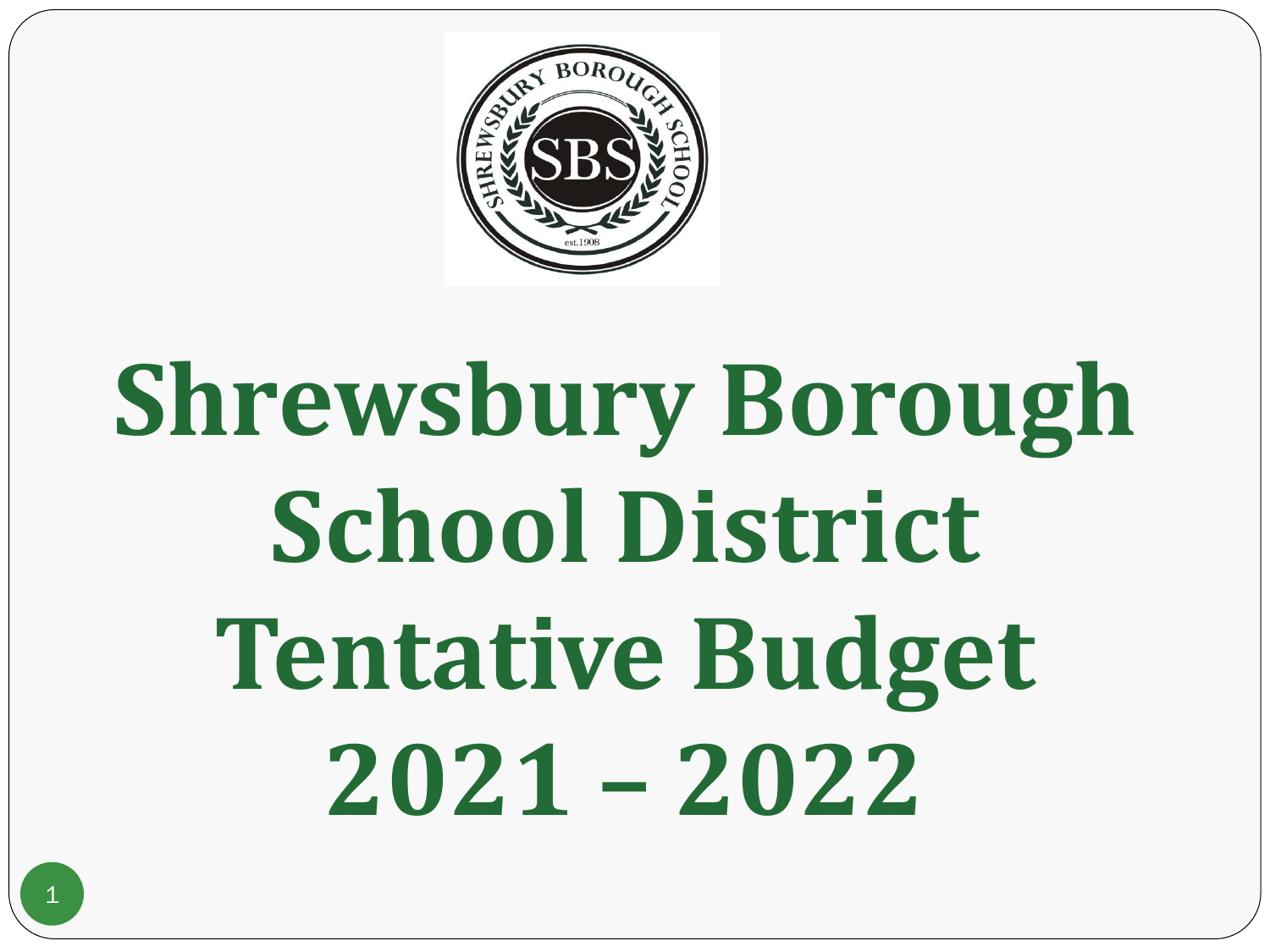### **Budget Considerations:**

**Total Student Population Along With Current & Instructional Needs**

**District/Board Goals**

**State Directives & Requirements/CDC Requirements**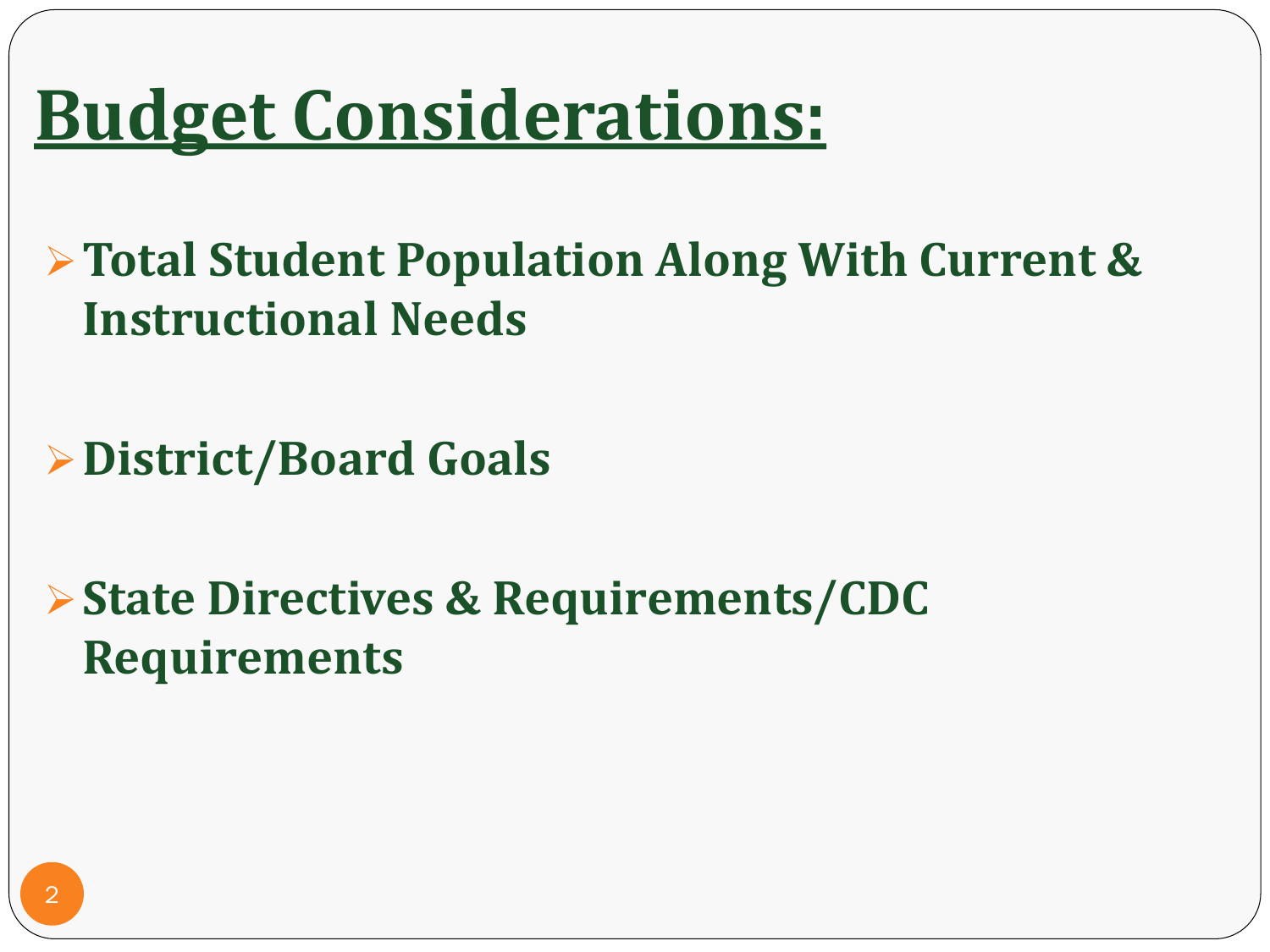## **How Do We Determine the Instruction Needs of the Student Population?**

**State & Federal Mandates, Student Performance Data, Board & District Goals and Local Priorities**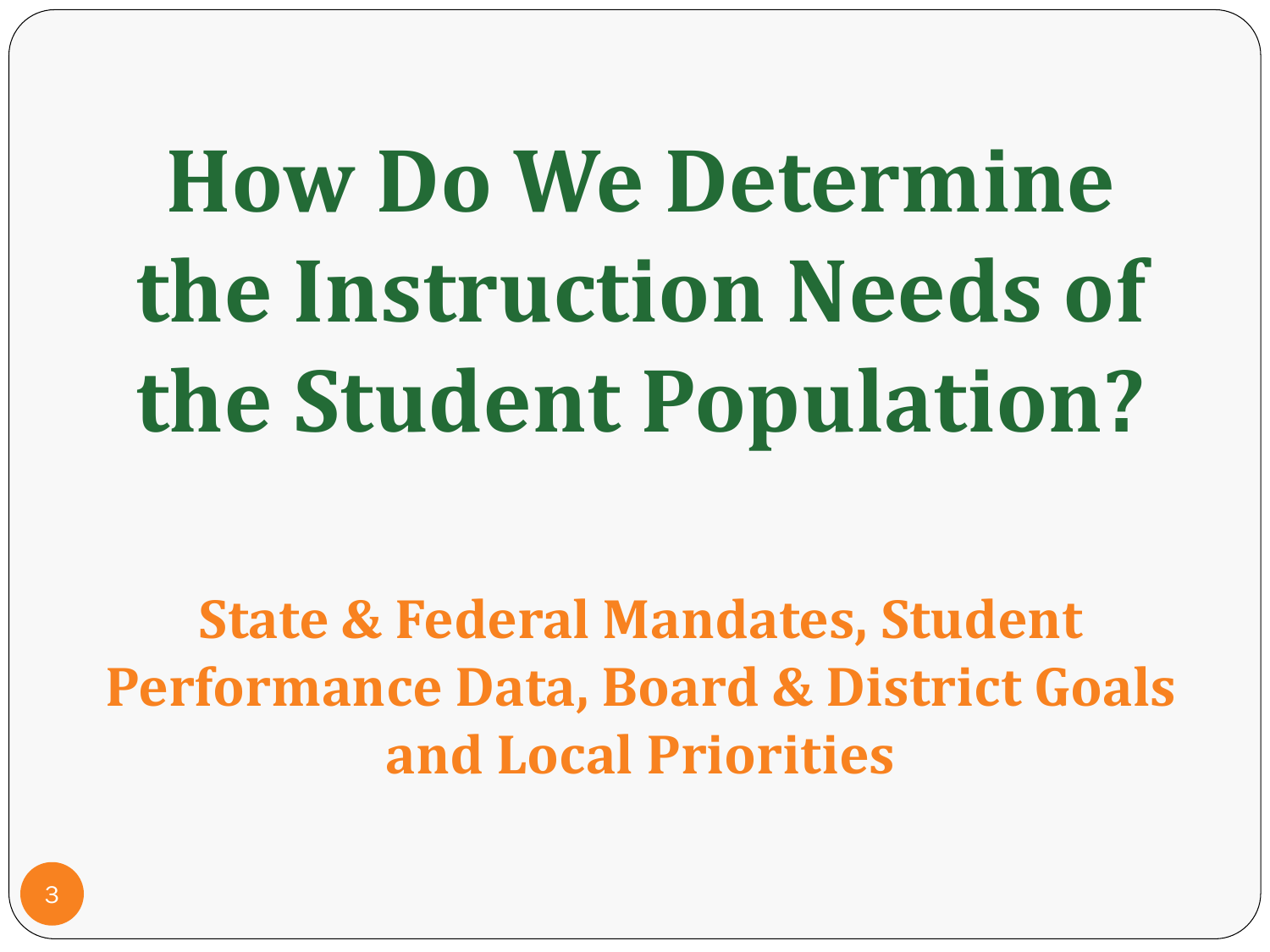## **How is the Current Budget Supporting the Board and District Goals For 2020-2021?**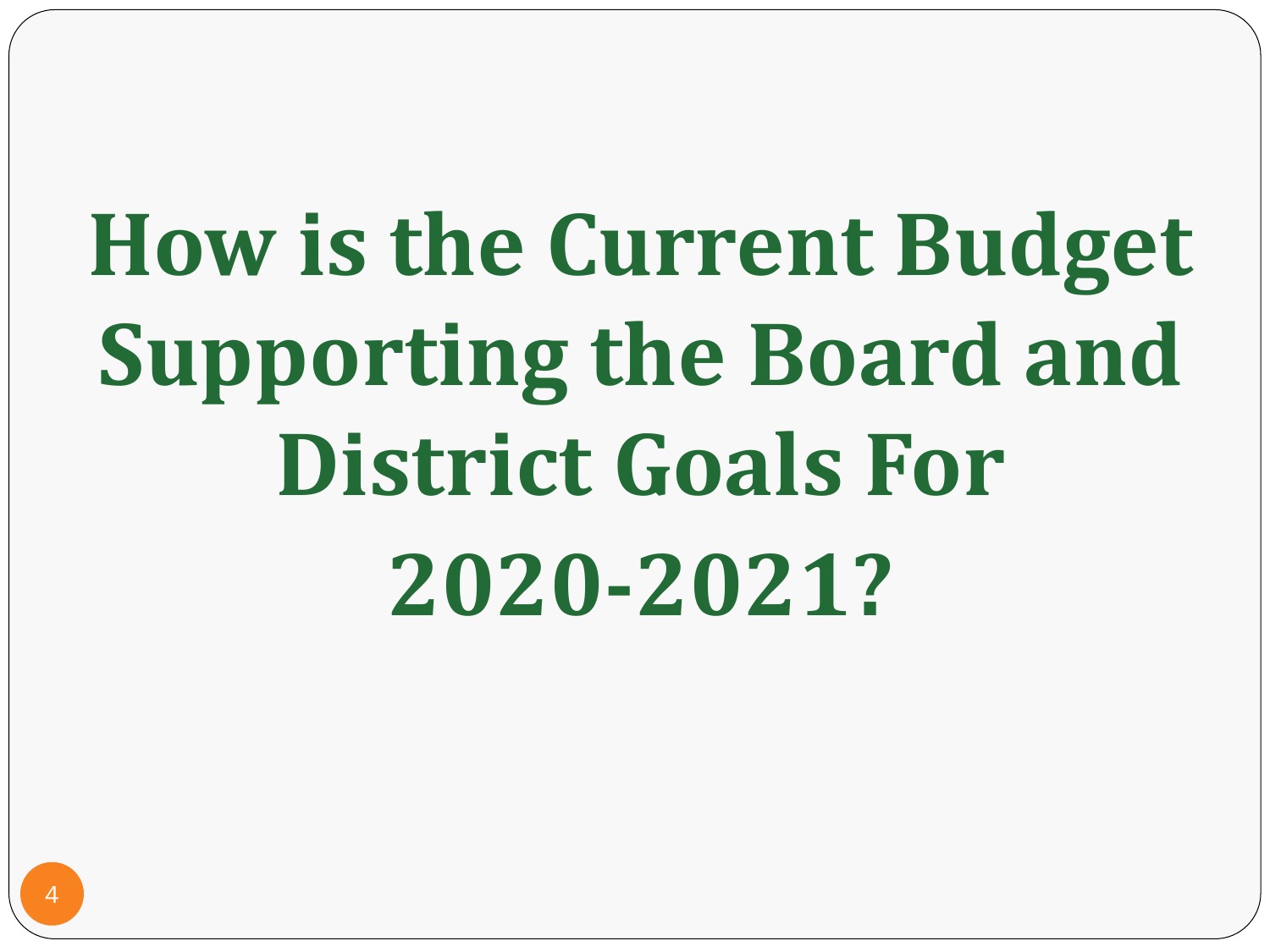**Shrewsbury Borough 2020-2021 Board Goals:** 

 **GOAL 1: Continue to explore shared services for cost savings measures including, but not limited to, Special Education programming.**

 **GOAL 2: Implement a communication strategy to better inform and engage the board and the community we serve.**

 **GOAL 3: Develop and implement a plan for Board Member development.**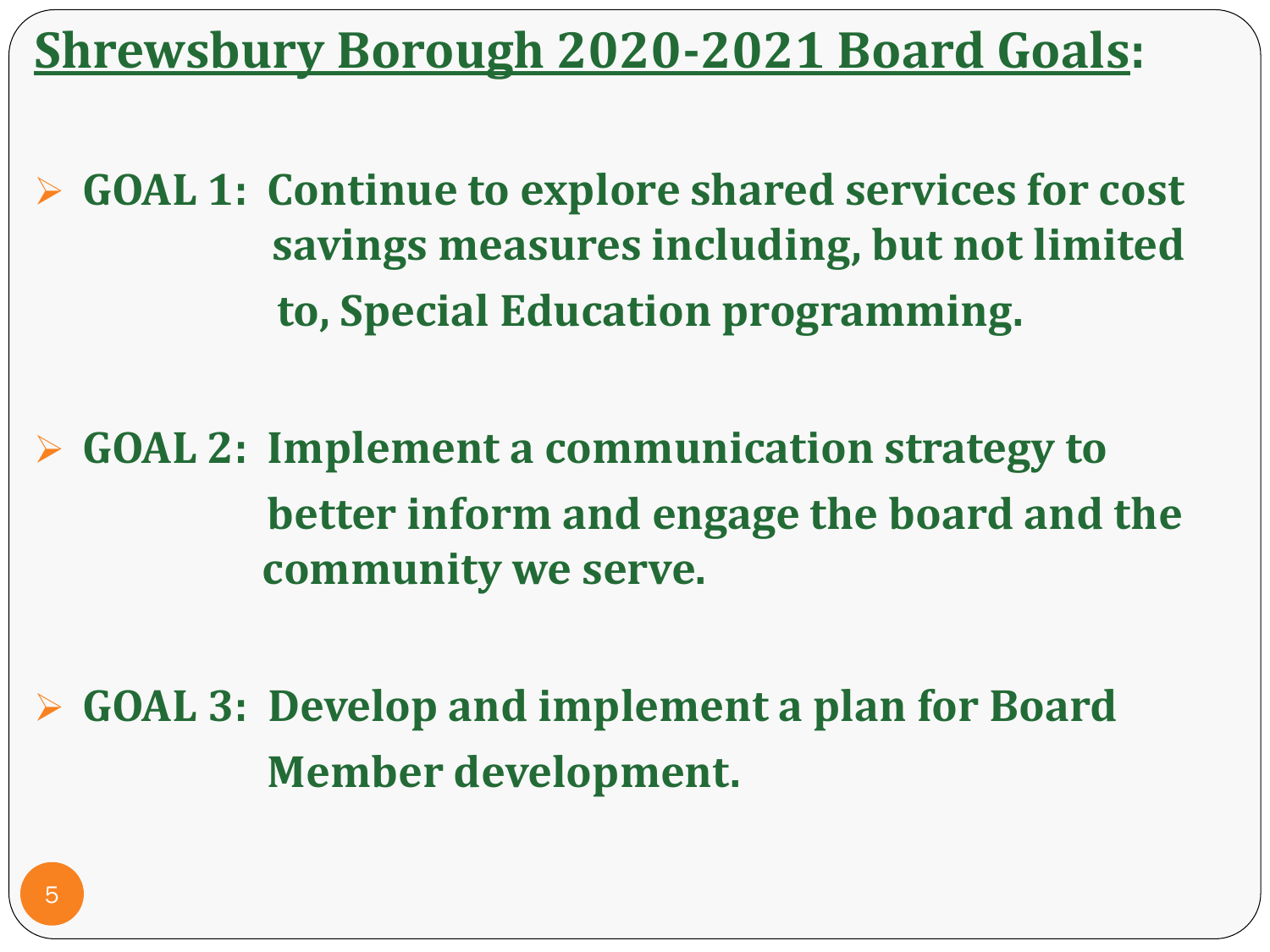**Shrewsbury Borough 2020-2021 District Goals:** 

 **GOAL 1: Develop an ongoing assessment plan to a) evaluate the effectiveness of SBS's various learning models created to address the challenges of educating in the time of COVID-19; and b) utilize that assessment to update, retool, and redefine policies and procedures to meet the uncertain, evolving needs of the SBS community as we together cope with the pandemic.**

 **GOAL 2: The Shrewsbury Borough School will implement a Mindfulness program for students, staff and families to provide self-care tools as we navigate through the COVID-19 pandemic.**

 **GOAL 3: The Shrewsbury Borough School District will develop a distance-learning program to meet the needs of all students.**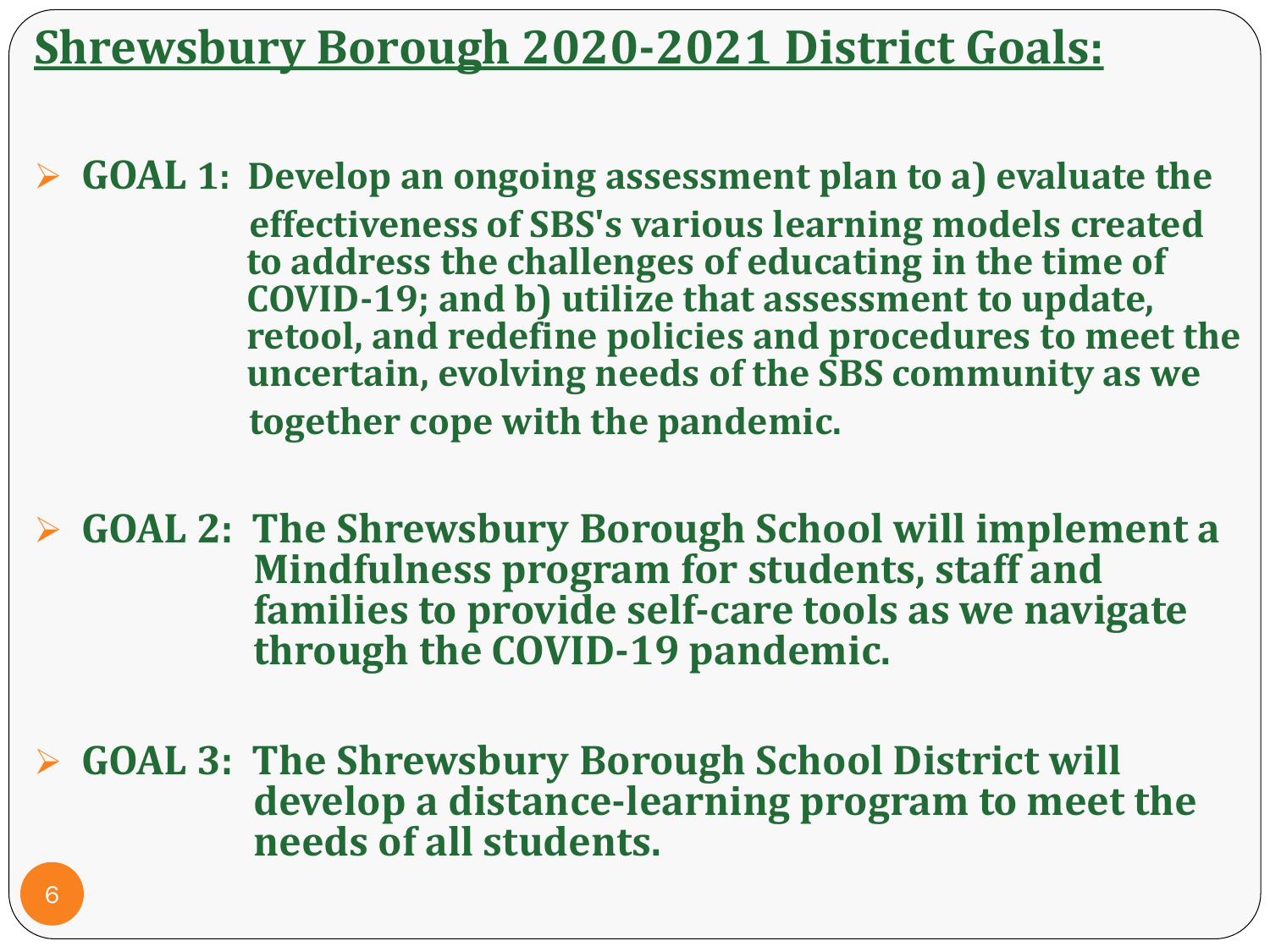**How Do We Know How Much a Budget Can Increase From Year to Year?**

- **Revenues = Expenditures**
- **This means that you can only budget for expenditures that match the revenues a district can generate.**
- **How does a district determine total revenues?**
	- **Revenues include: Tax Levy State Aid Tuition**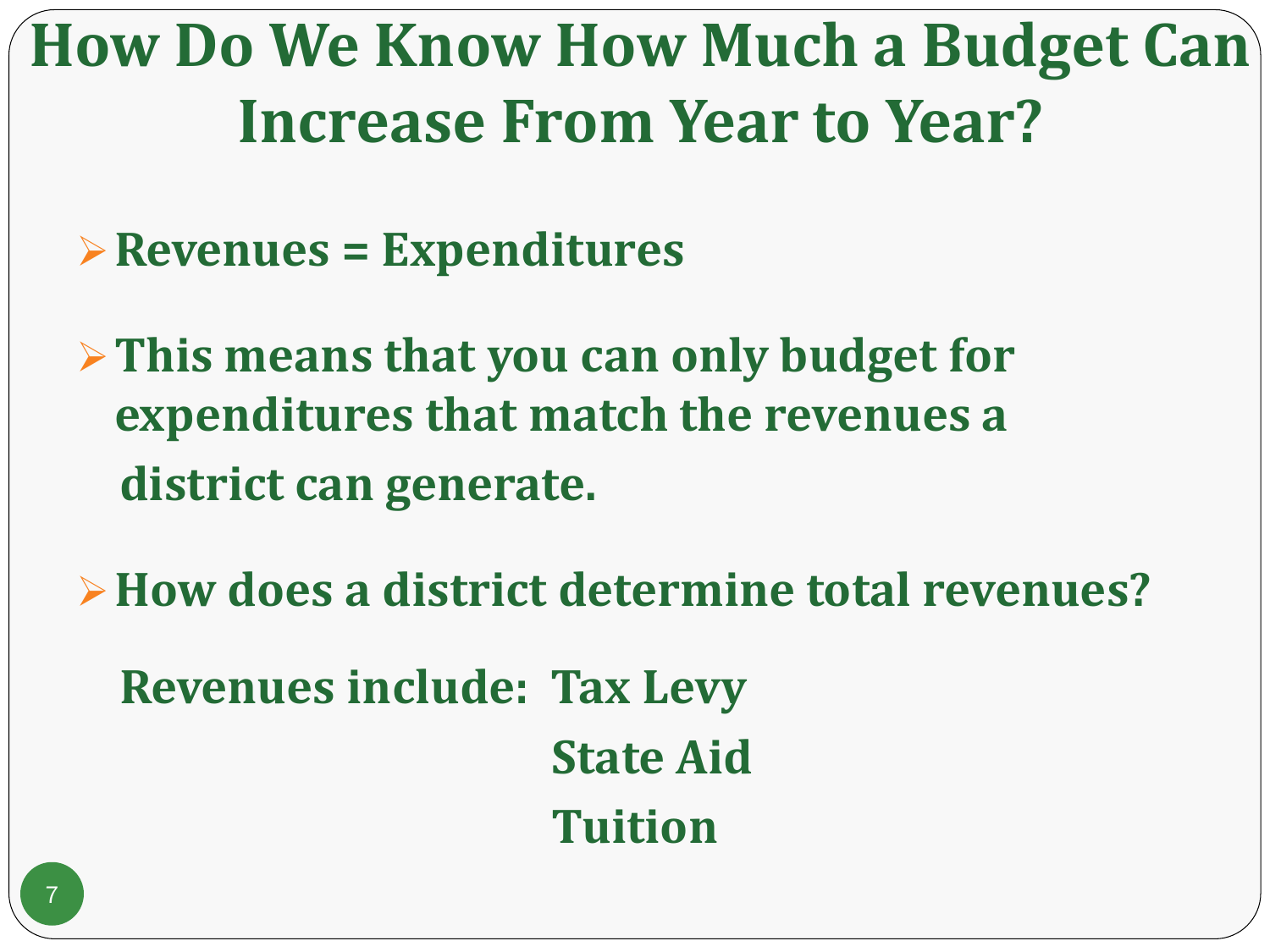### **Current Estimated District Revenues for the 2021/2022:**

**21-22**

| 20-21 Tax Levy Adjusted by 2% as per the State:             | 8,673,724               |
|-------------------------------------------------------------|-------------------------|
| <b>Required Fund Balance Allocation (as per the Audit):</b> | 68,239                  |
| <b>Addt'l Fund Balance Allocation:</b>                      | $\mathbf{0}$<br>390,533 |
| <b>State Aid:</b>                                           |                         |
| <b>Estimated PreSchool Tuition:</b>                         | 50,000                  |
| <b>State Permitted Adjustments:</b>                         | $\bf{0}$                |
|                                                             |                         |
| <b>Estimated Max Permitted:</b>                             | 9,182,496               |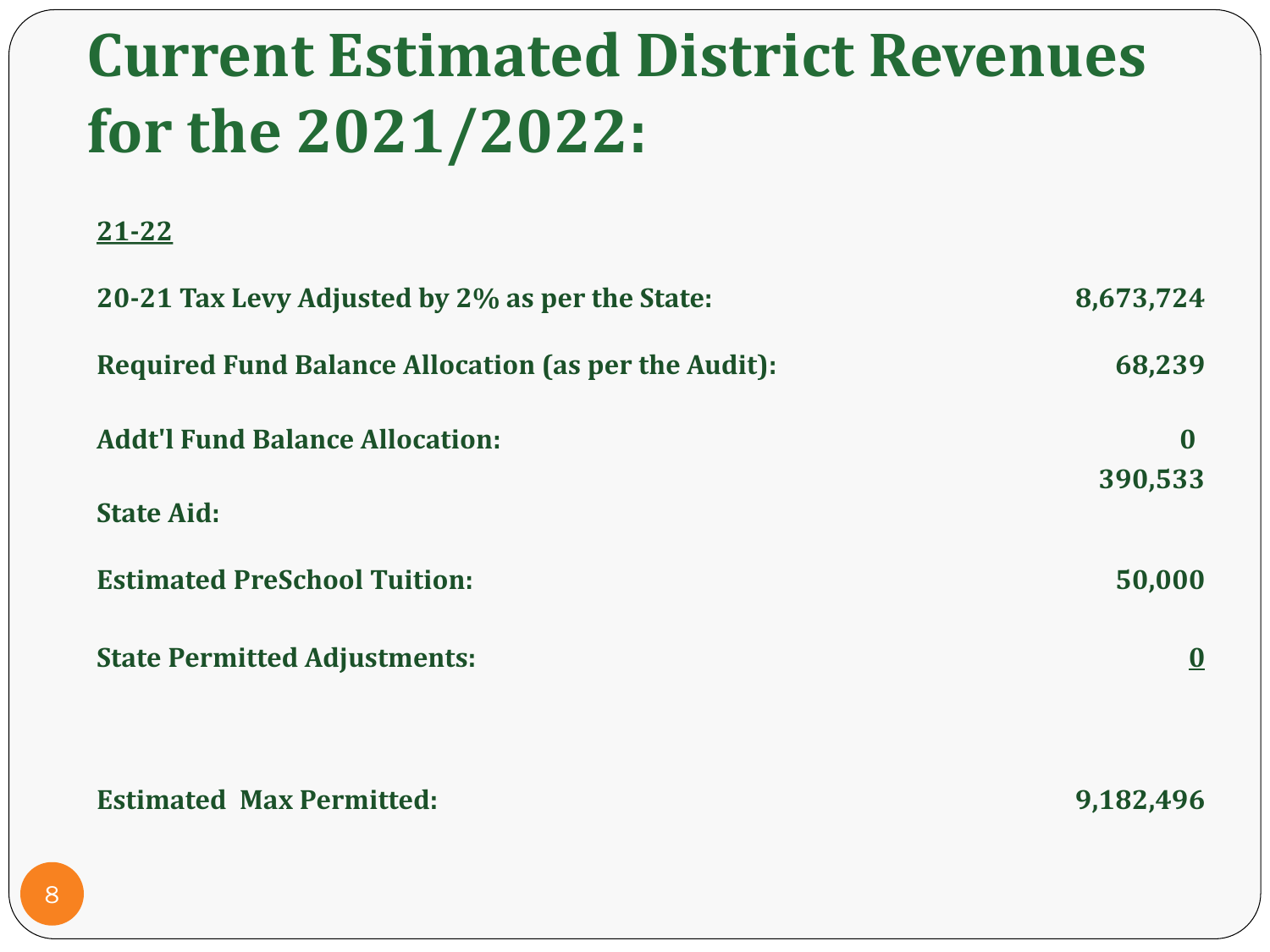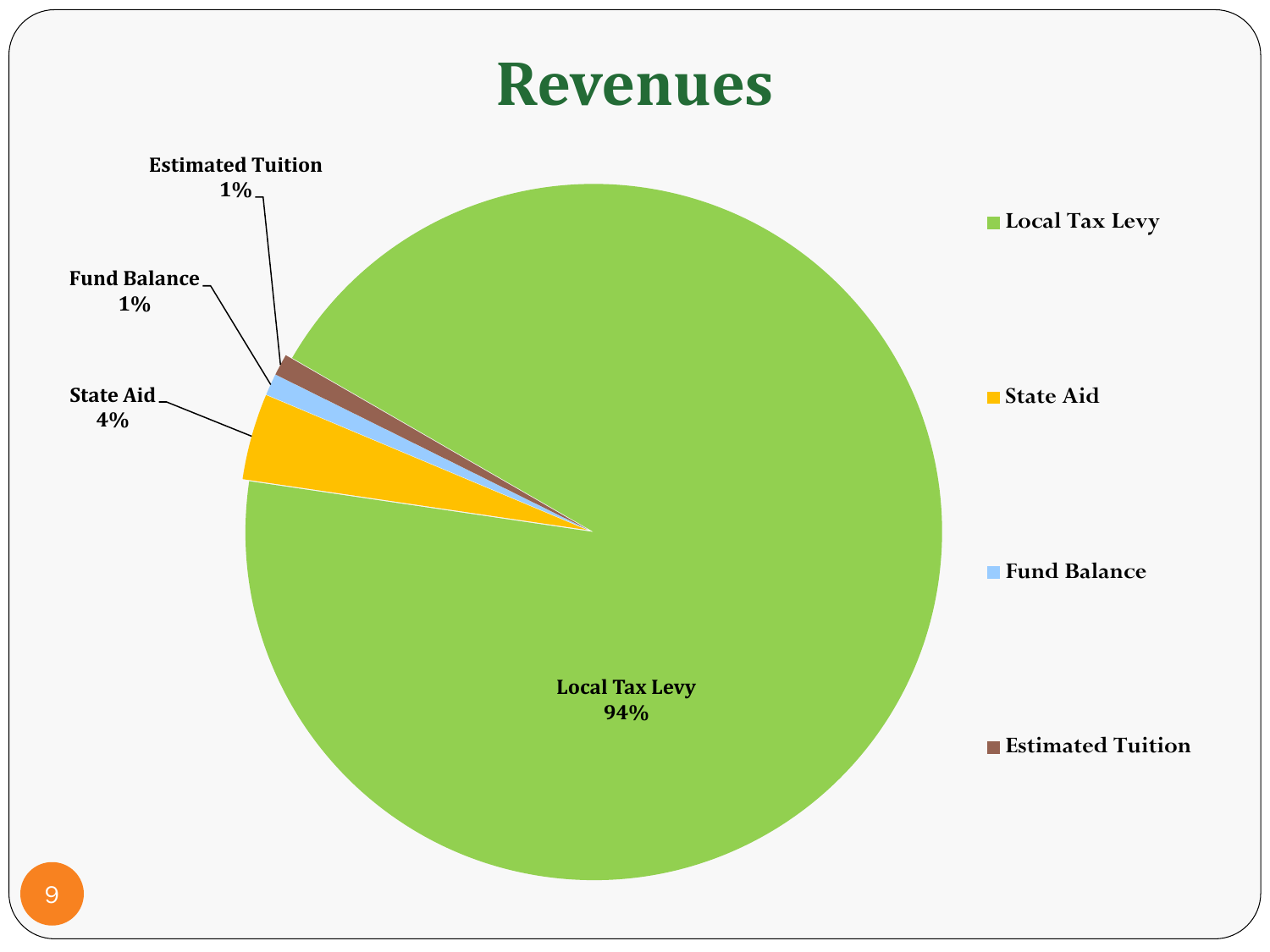#### **SBS State Aid Progression 2017-2018 through 2021-2022**

|                                                             | <b>Initial</b><br>17-18 Aid<br>March '17 | <b>Revised</b><br>17-18 Aid<br>March '17 | <b>Initial</b><br>18-19 Aid<br>March '18 | <b>Revised</b><br>18-19 Aid<br><b>July '18</b> | <b>Initial</b><br>19-20 Aid<br>March '19 | <b>Initial</b><br>19-20 Aid<br><b>July '19</b> | <b>Initial</b><br>20-21 Aid<br>March '20 | <b>Revised</b><br>20-21 Aid<br>July '20 | <b>Initial</b><br>21-22 Aid<br>March '21 |
|-------------------------------------------------------------|------------------------------------------|------------------------------------------|------------------------------------------|------------------------------------------------|------------------------------------------|------------------------------------------------|------------------------------------------|-----------------------------------------|------------------------------------------|
| <b>Special Ed Aid:</b>                                      | 211,198                                  | 223,365                                  | 228,214                                  | 228,214                                        | 258,218                                  | 258,218                                        | 306,028                                  | 273,411                                 | 331,913                                  |
| <b>Security Aid:</b>                                        | 7,973                                    | 7,973                                    | 36,888                                   | 36,888                                         | 36,888                                   | 36,888                                         | 36,888                                   | 36,888                                  | 36,888                                   |
| <b>Transportation Aid:</b>                                  | 5,422                                    | 5,422                                    | 14,089                                   | 14,089                                         | 14,089                                   | 14,089                                         | 14,089                                   | 14,089                                  | 14,089                                   |
| <b>Professional Learning</b><br><b>Community Aid (PLC):</b> | 5,000                                    | 5,000                                    |                                          |                                                |                                          |                                                |                                          |                                         |                                          |
| <b>PARCC Readiness Aid:</b>                                 | 4,620                                    | 4,620                                    |                                          |                                                |                                          |                                                |                                          |                                         |                                          |
| <b>Per Pupil Growth Aid:</b>                                | 4,620                                    | 4,620                                    |                                          |                                                |                                          |                                                |                                          |                                         |                                          |
| <b>Adjustment Aid:</b>                                      | 2,810                                    | 2,810                                    | 7,643                                    | 7,643                                          | 7,643                                    | 7,643                                          | 7,643                                    | 7,643                                   | 7,643                                    |
| <b>Total</b>                                                | 241,643                                  | 253,810                                  | 286,834                                  | 286,834                                        | 316,838                                  | 316,838                                        | 364,648                                  | 332,031                                 | 390,533                                  |
| Less SDA assessment: (12,628) (12,628)                      |                                          |                                          | (12, 628)                                | (12, 628)                                      | (12, 628)                                | (12, 628)                                      | (12, 628)                                | (12, 628)                               | (12, 628)                                |
| <b>Net State Aid:</b>                                       | 229,015                                  | 241,182                                  | 274,206                                  | 274,206                                        | 304,210                                  | 304,210                                        | 352,020                                  | 319,403                                 | 377,905                                  |
| Increase/(Decrease)                                         |                                          | 12,167                                   | 33,024                                   |                                                | 30,004                                   |                                                | 47,810                                   | (32, 617)                               | 58,502                                   |

10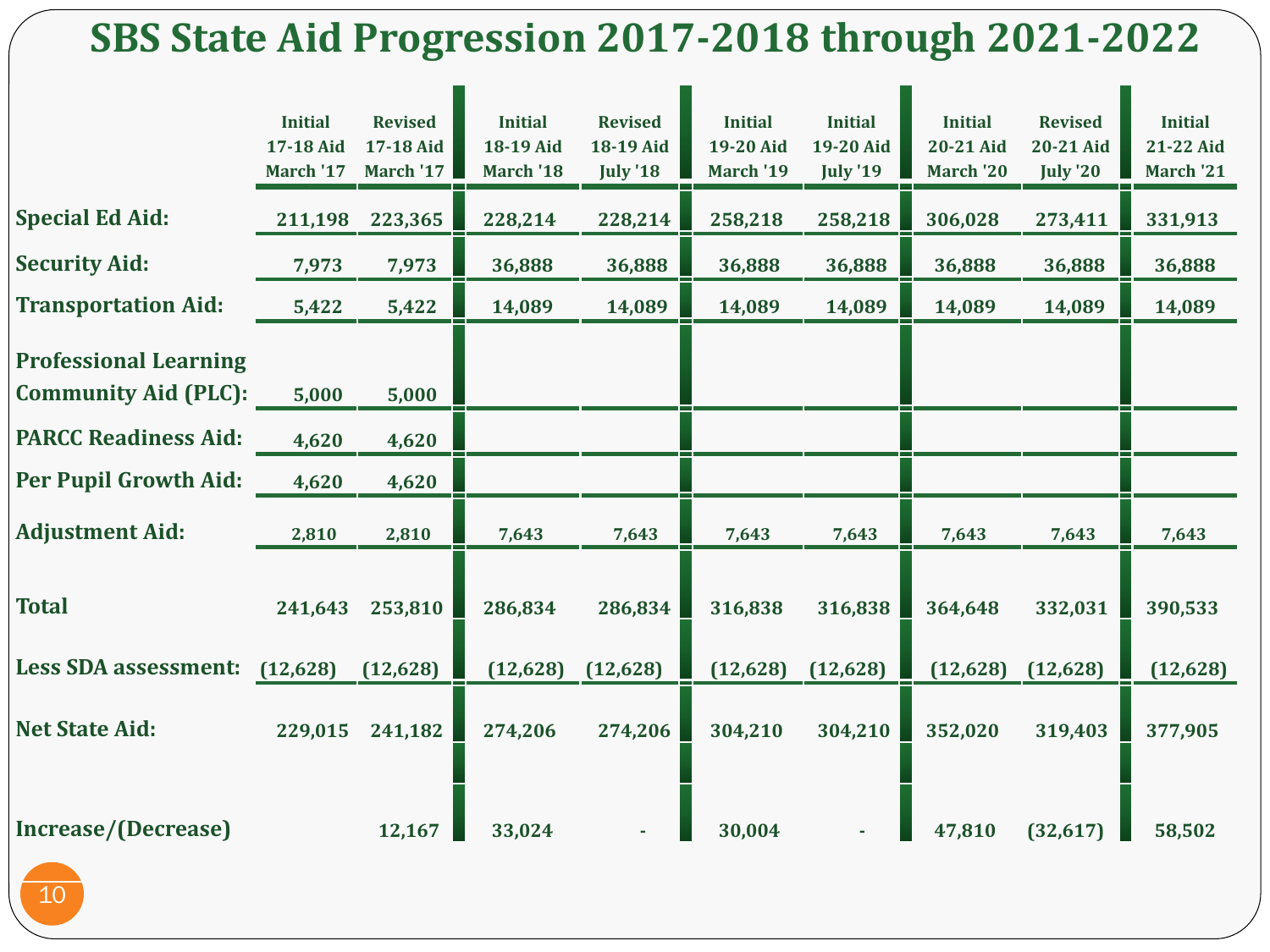#### **Current Summary for the Proposed 2021-2022 Budget:**

|                                                                                                                                                                                                                 |                                                                                                             |                              | <b>Adjusted 2020/21</b> | Proposed<br>2021/22 | Increase /<br>(Decrease) | <b>Percentage of General</b><br><b>Fund Budget</b> |
|-----------------------------------------------------------------------------------------------------------------------------------------------------------------------------------------------------------------|-------------------------------------------------------------------------------------------------------------|------------------------------|-------------------------|---------------------|--------------------------|----------------------------------------------------|
| <b>Regular Education Including:</b><br><b>Teacher Salaries</b><br>Instructional Supplies (including new curriculums)<br>Testing Materials/Purch. Prof. Svcs-Instruction                                         | Technology                                                                                                  |                              | 3,277,511               | 3,264,561           | (15, 253)                | 35.54%                                             |
| <b>Special Education Including:</b><br>Student Instructional Programs & Services<br>Out of District Tuition/Transportation<br><b>Extraordinary Services</b><br>Multisensory Reading Prog.<br><b>ESY Program</b> |                                                                                                             |                              | 1,725,570               | 1,826,862           | 101,292                  | 19.94%                                             |
| <b>District Wide Student/Instructional Services Including:</b><br>Attendance<br><b>Health Services</b><br>Guidance<br>Child Study Team                                                                          | Curriculum and Instruction<br><b>Staff Development</b><br>Non Public Transportation<br><b>Food Services</b> |                              | 890,371                 | 948,871             | 58,500                   | 10.34%                                             |
| Extra Curricular Clubs/Sports:                                                                                                                                                                                  |                                                                                                             |                              | 65,000                  | 67,284              | 2,284                    | 0.73%                                              |
| <b>District Operations Including:</b><br>B&G Supervisor/Custodial/Maintenance/Lunch Aides<br>Building & Grounds Maintenance/Supplies<br><b>Contracted Services/Crossing Guards</b>                              |                                                                                                             | Energy<br>Water<br>Insurance | 655,627                 | 665,558             | 9,931                    | 7.25%                                              |
| <b>School District Administration Including:</b><br>Main School Office/Super's Office/Bus. Office/ District<br>Systems<br>Tech Coord,/Board of<br>Ed/Legal/Professionals/Bonds/Insurance                        |                                                                                                             |                              | 805,341                 | 768,147             | (37, 194)                | 8.37%                                              |
| <b>District Benefits Including:</b><br>Health/Dental/opt out/SS/Pension pmts/Ret. Payout                                                                                                                        |                                                                                                             |                              | 1,626,747               | 1,628,586           | 1,839                    | 17.84%                                             |
| <b>Tuition Reimbursement</b><br>Total General Fund:                                                                                                                                                             | Unemployment                                                                                                |                              | 9,046,167               | 9,167,565           | 121,398                  | 100.00%                                            |
| <b>Capital Projects/SDA State Assessment</b>                                                                                                                                                                    |                                                                                                             |                              | 30,766                  | 12,628              | (18, 138)                |                                                    |
| Total General Fund Budget:                                                                                                                                                                                      |                                                                                                             |                              | 9,076,932               | 9,182,496           | 103,261                  |                                                    |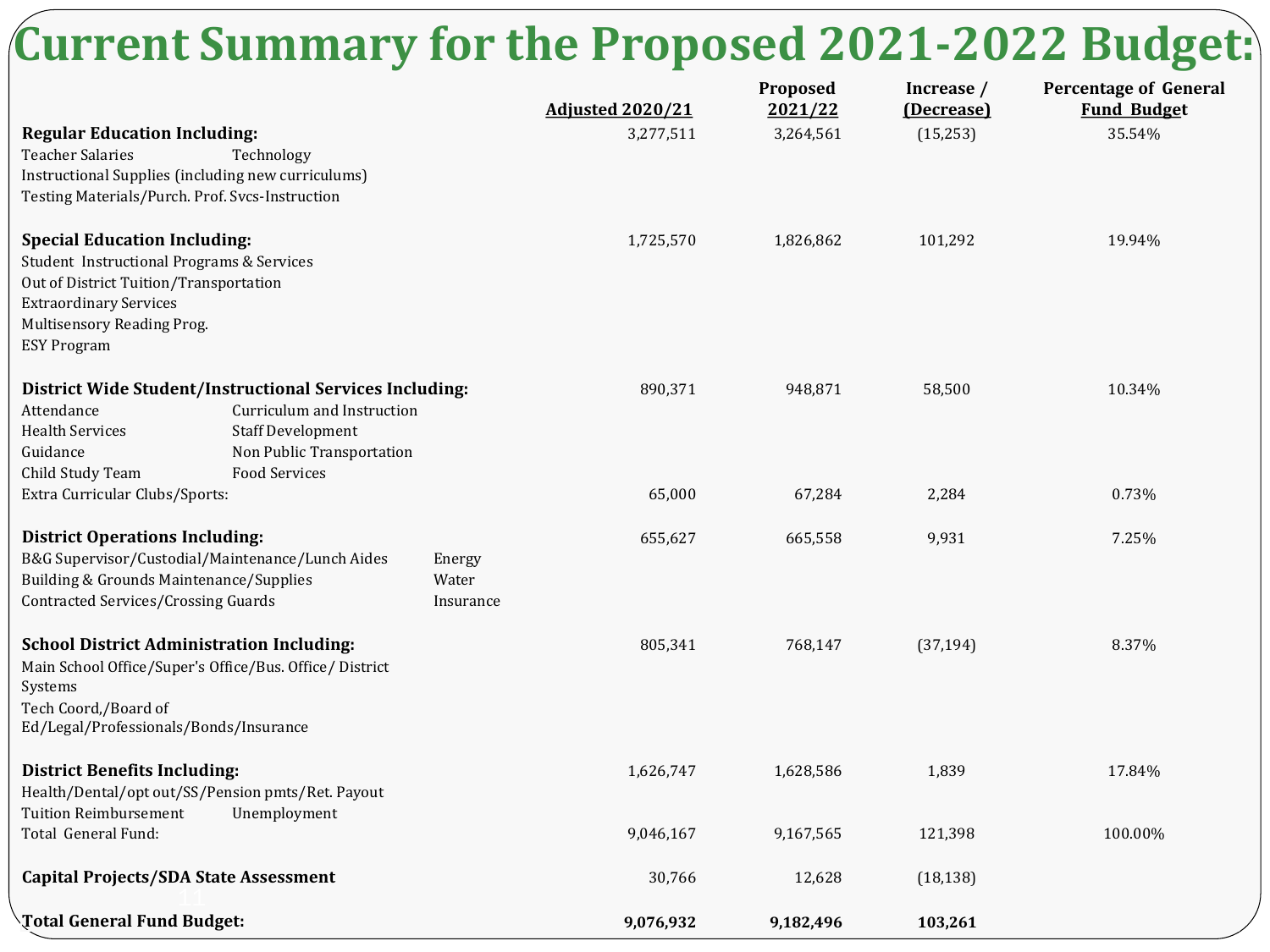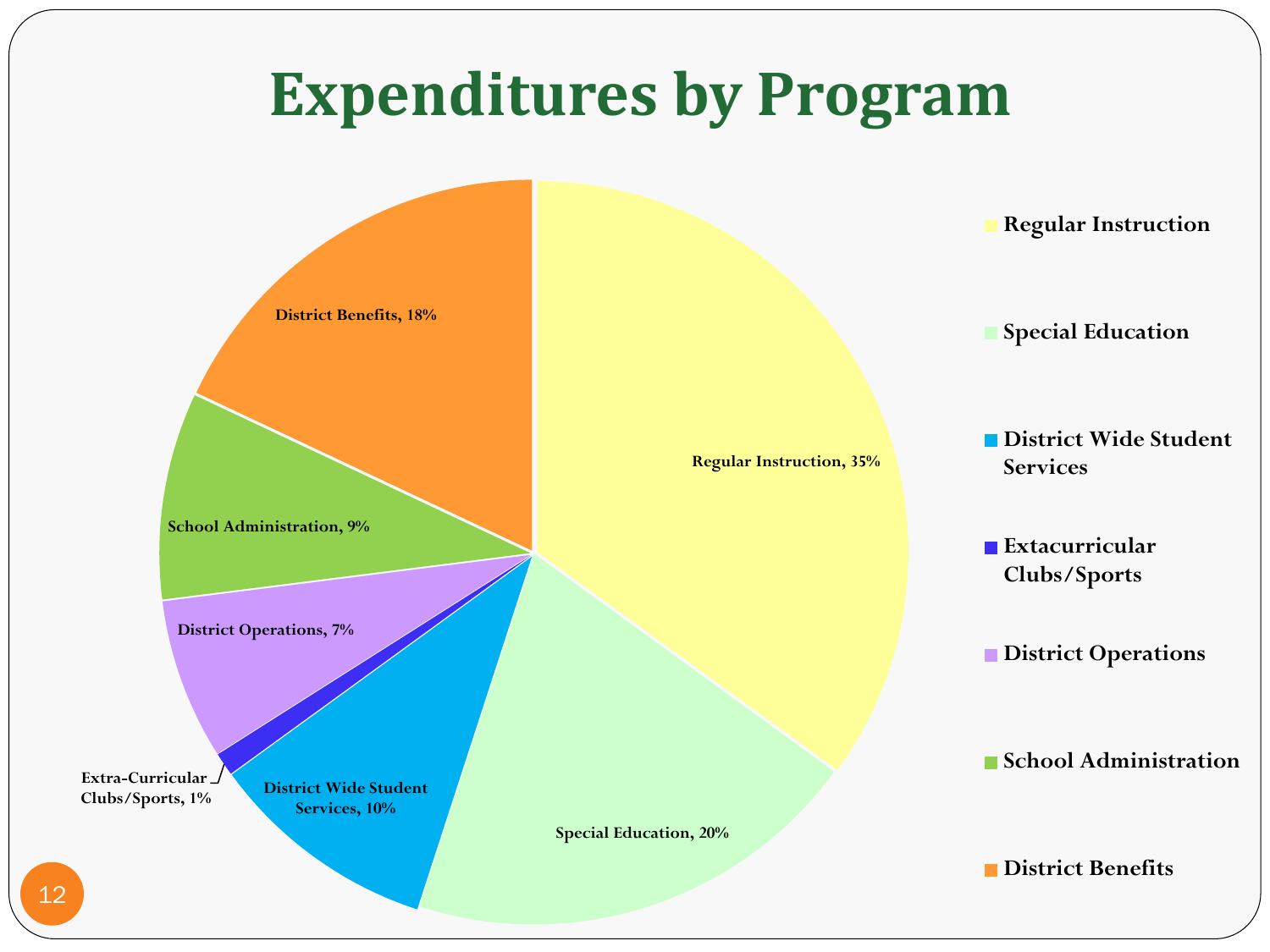### **How do we budget for maintenance issues and/major building repairs?**

- **Most of the District's Budget is comprised of Instructional needs for both Regular and Special Education along with District's Contractual Obligations.**
- **When there is a major repair that is needed, funds from other line items in the budget are reallocated or funds are transferred from the district's minimal maintenance reserves to make the repair.**
- **It's important to remember that these repairs and adjustments are band aids until we can fund proper repairs in the future.**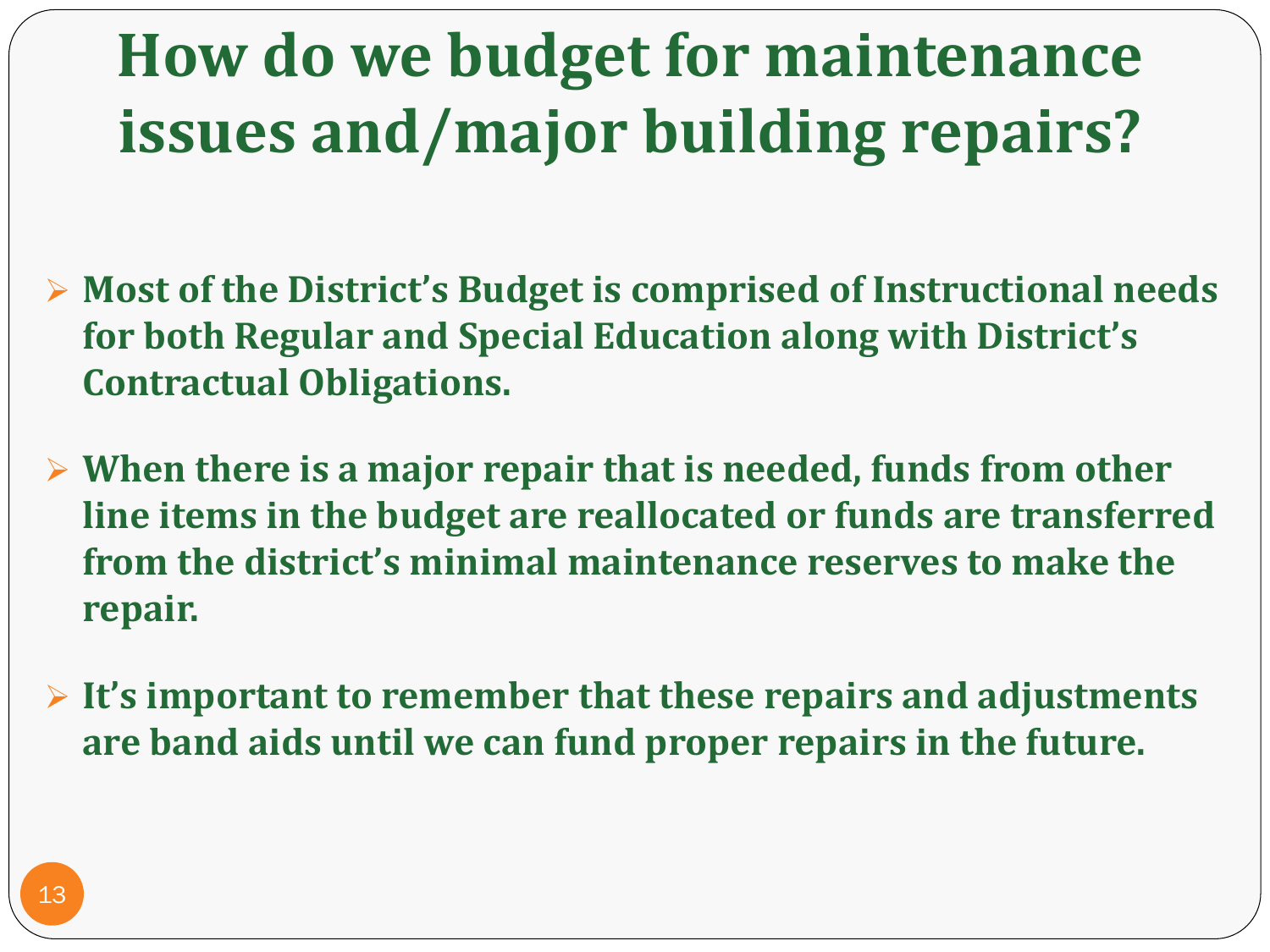| <b>Major Repairs Completed Since the Failed Referendum:</b> |                                                                          |           |  |  |  |  |
|-------------------------------------------------------------|--------------------------------------------------------------------------|-----------|--|--|--|--|
|                                                             | <b>Alpha Guard Roofing System:</b>                                       | \$369,000 |  |  |  |  |
|                                                             | <b>Other Roof Repairs:</b>                                               | \$25,000  |  |  |  |  |
|                                                             | <b>Retrofitting Thermostats &amp; Heat Controls</b>                      | \$47,120  |  |  |  |  |
|                                                             | *Valves to regulate the heat on an aging heating system                  |           |  |  |  |  |
| $\blacktriangleright$                                       | <b>Direct Install Project with BPU:</b>                                  | \$100,000 |  |  |  |  |
|                                                             | <b>Upgraded Lighting in District</b>                                     |           |  |  |  |  |
|                                                             | <b>Upgraded Qualifying HVAC Systems in District</b>                      |           |  |  |  |  |
|                                                             | <b>Total Project:</b><br>\$224,000                                       |           |  |  |  |  |
|                                                             | District Portion: \$100,000 (paid back over 3 yrs) Incentive: \$125,000  |           |  |  |  |  |
|                                                             | *Some of the District's heating components did not qualify for upgrading |           |  |  |  |  |
| $\blacktriangleright$                                       | <b>Reconfiguration/Repaving of the Parking Lot &amp; Service Road</b>    | \$192,112 |  |  |  |  |
|                                                             | *Project done in conjunction with the Borough Repaving Obre Place        |           |  |  |  |  |
|                                                             | <b>Boiler #2 Failed: Replaced all sections</b>                           | \$44,000  |  |  |  |  |
|                                                             | *including bearings and seals                                            |           |  |  |  |  |
|                                                             | <b>Bathrooms:</b> Upgraded Lighting, floor restoration, paint, new doors | \$26,000  |  |  |  |  |
|                                                             | <b>Total:</b>                                                            | \$803,232 |  |  |  |  |
| 14                                                          |                                                                          |           |  |  |  |  |